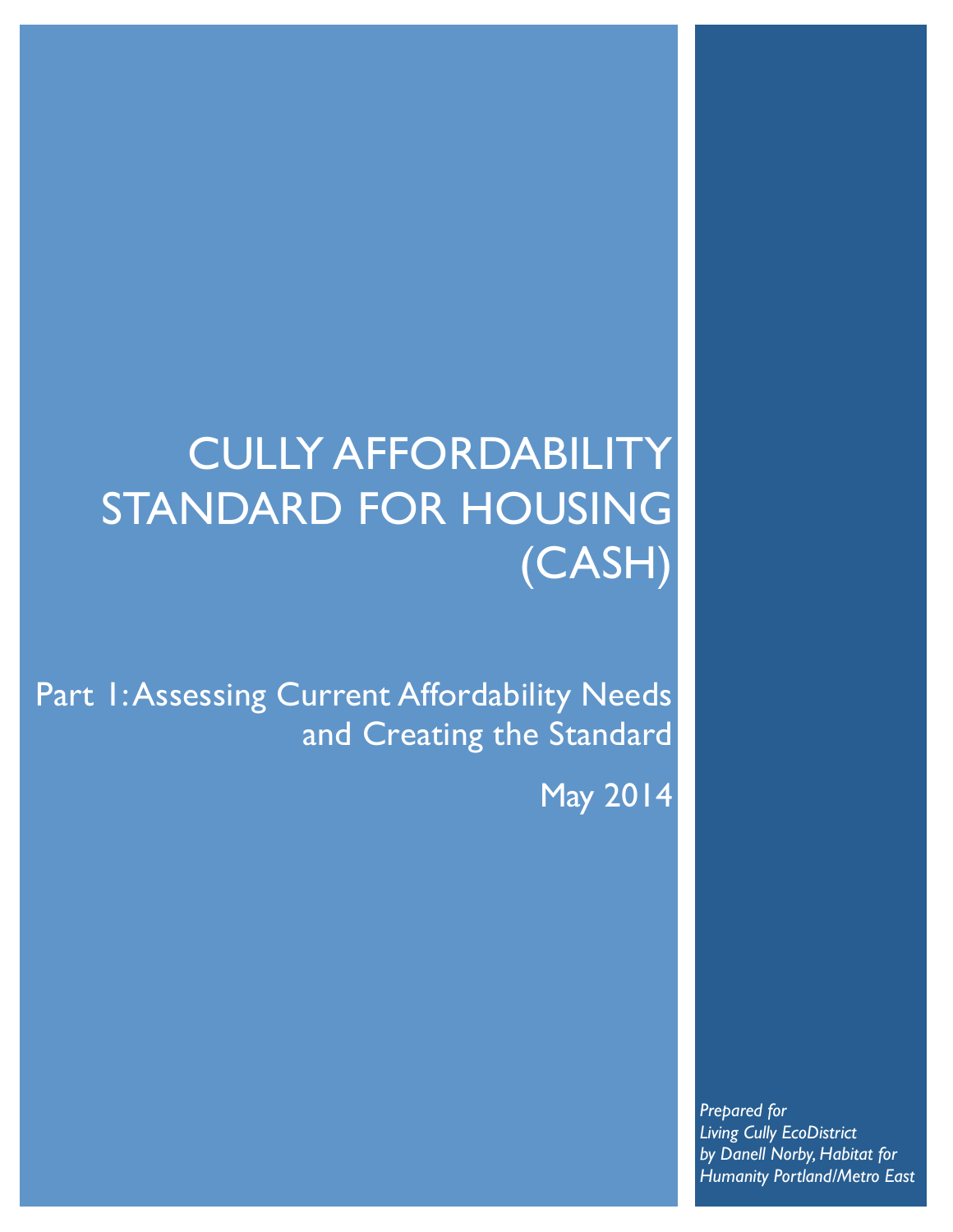## **I. Introduction**

In 2013, the City of Portland [released a study](https://www.portlandoregon.gov/bps/62635) indicating that Cully is in the early stages of gentrification. As one of the last remaining inner-Portland neighborhoods offering relatively affordable housing options, Cully will be subject to increasing market pressures as housing prices rise in nearby communities and new public and private investments make the neighborhood a more desirable place to live and work.

With growing concerns about the future of Cully's current low-income and community-of-color residents, Living Cully partnered with a team of urban planning master's students at Portland State University to develop *[Not in Cully: Anti-Displacement Strategies for the Cully Neighborhood](http://www.pdx.edu/usp/sites/www.pdx.edu.usp/files/A_LivingCully_PrinterFriendly_0.pdf)*. Combining input from community members with research on existing conditions and strategies employed in other gentrifying neighborhoods, the students identified the preservation of housing affordability as one of three priority areas for Living Cully's anti-displacement efforts.

The public and nonprofit stakeholders who have since rallied around this issue recognize that actions to maintain affordability in Cully must be initiated quickly. While properties remain relatively affordable and vacant parcels are still available, market forces will likely constrain opportunities to develop and preserve affordable housing over the next few years. In late 2013, Living Cully met with City staff from the Portland Housing Bureau, the Portland Development Commission, and the Bureau of Planning and Sustainability to start constructing a housing policy framework for Cully.

Two key questions emerged from this conversation: 1) How much affordable housing is needed, and 2) Which strategies will best allow us to meet those needs? Together, they have spurred Living Cully's *Cully Affordability Standard for Housing (CASH)* effort. Part 1 of CASH, represented by this document, is an analysis of current needs. In Part 2, Living Cully and its public and nonprofit partners will set measurable objectives and develop strategies to preserve housing affordability, resulting in an action plan with preliminary roles and responsibilities for implementers. We expect Part 2 to be accomplished during a series of planning workshops scheduled for early June 2014.

#### **II. Meeting current and projected affordability needs**

To determine the scale of intervention needed to preserve housing choice and access in Cully, Habitat for Humanity Portland/Metro East was tasked with compiling data to estimate current and projected affordability needs. After reviewing a range of publicly available data sources, we chose a simplified approach that focuses on two categories of "at-risk" households:

- Households with currently unaffordable housing
- Households with currently affordable housing that could become unaffordable due to market forces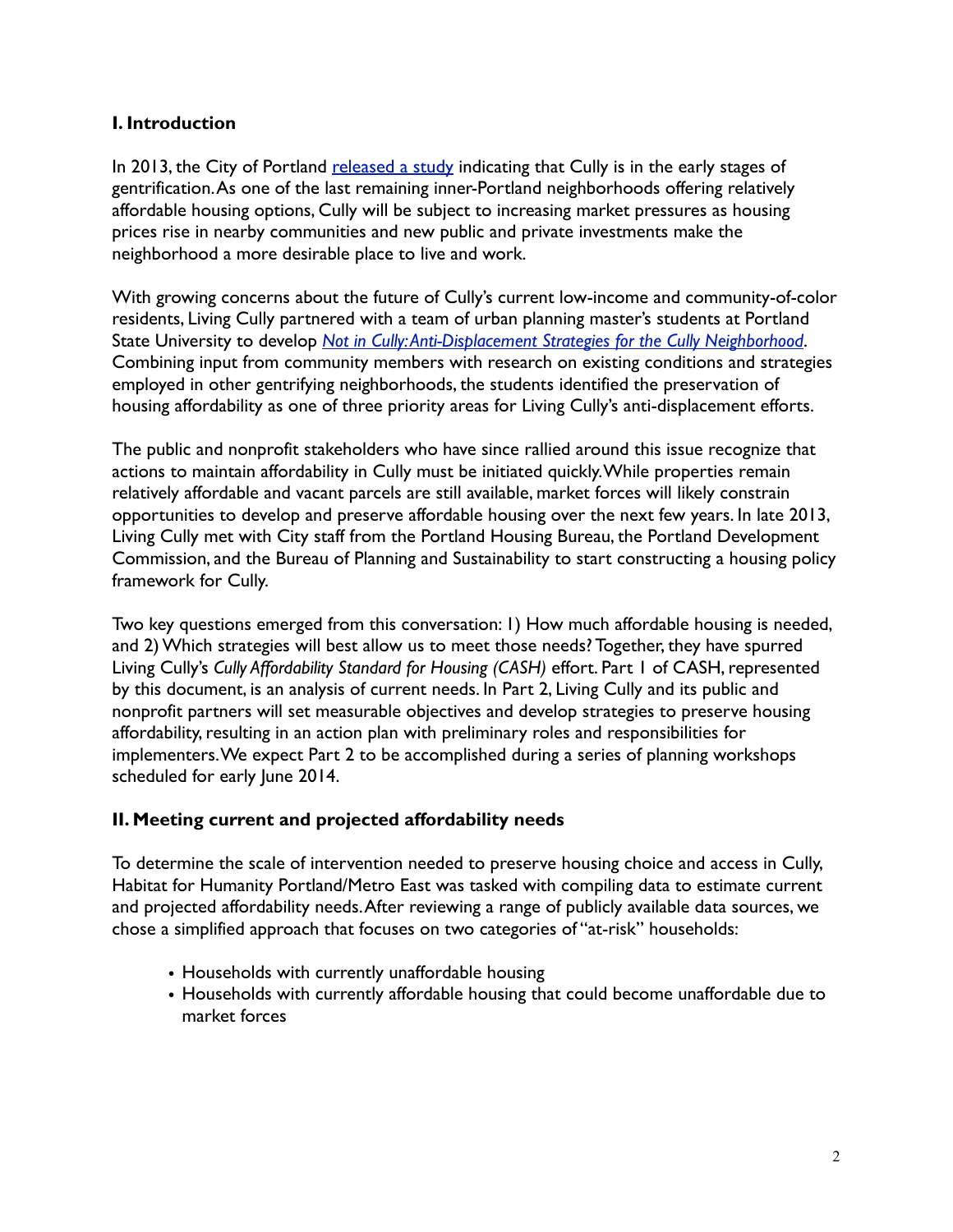The data that follows will be used to determine measurable housing production and preservation targets for Living Cully and its partners. Some key questions and considerations include:

- How much of the affordability needs emerging from this analysis should we attempt to address through housing strategies, versus strategies to increase household income or reduce other household expenses?
- While this data represents a static "snapshot" in time, neighborhood demographic shifts and market forces mean that affordability needs constitute a dynamic, moving target. To put it another way, the housing targets emerging from this analysis will be based upon conditions at a specific point in time, but the most effective housing plan for Cully will remain responsive to change. Therefore, what is Living Cully's implementation timeline for strategies to meet the 2014 targets, and at what point will it be important to reassess affordability needs and adjust our objectives and strategies accordingly?
- While it will be relatively easy to measure our progress in meeting specific housing production and preservation targets, the degree to which we have preserved overall affordability and therefore stemmed displacement should be assessed carefully. For example, a significant drop in housing cost-burdened households between 2014 and 2019 might indicate that a) strategies to expand affordability successfully stabilized many residents in their homes, or (quite the opposite) b) a large share of residents present in 2014 were displaced by new, higher-income residents during that five-year period. Section 3 of this document, "Creating the Cully Affordability Standard for Housing," offers a recommendation for measuring anti-displacement success over time based on a "no net loss" approach.
- Due to an emphasis on affordability and a desire to reduce complexity, housing quality, household race/ethnicity, and many other indicators that could inform decisions about strategies or priority populations have been excluded from this analysis. Such supplemental data can be found elsewhere, including the *Not in Cully* [background](http://www.pdx.edu/usp/sites/www.pdx.edu.usp/files/B_LivingCully_BackgroundDocs.pdf)  [documents](http://www.pdx.edu/usp/sites/www.pdx.edu.usp/files/B_LivingCully_BackgroundDocs.pdf) (see Section 3: Existing Conditions Report) and the City of Portland's *[Gentrification and Displacement Study](https://www.portlandoregon.gov/bps/article/454027)* (see Appendix C: Cully Neighborhood Drilldown Example). Additional data should be utilized as appropriate for successful strategy implementation.

Additional questions and considerations are posed throughout this document as prompts for CASH Part 2 workshop sessions.

#### *At-risk households: Households with currently unaffordable housing*

|                                   |  |      | % All Households |
|-----------------------------------|--|------|------------------|
| <b>Total Households (Occupied</b> |  |      |                  |
| Units)                            |  | 4624 | 100.0%           |
| Owner Households                  |  | 2654 | 57.4%            |
| <b>Renter Households</b>          |  | 1970 | 42.6%            |
|                                   |  |      |                  |

#### Table 1: Cully households by tenure

Source: U.S. Census Bureau - 2008-2012 American Community Survey 5-Year Estimates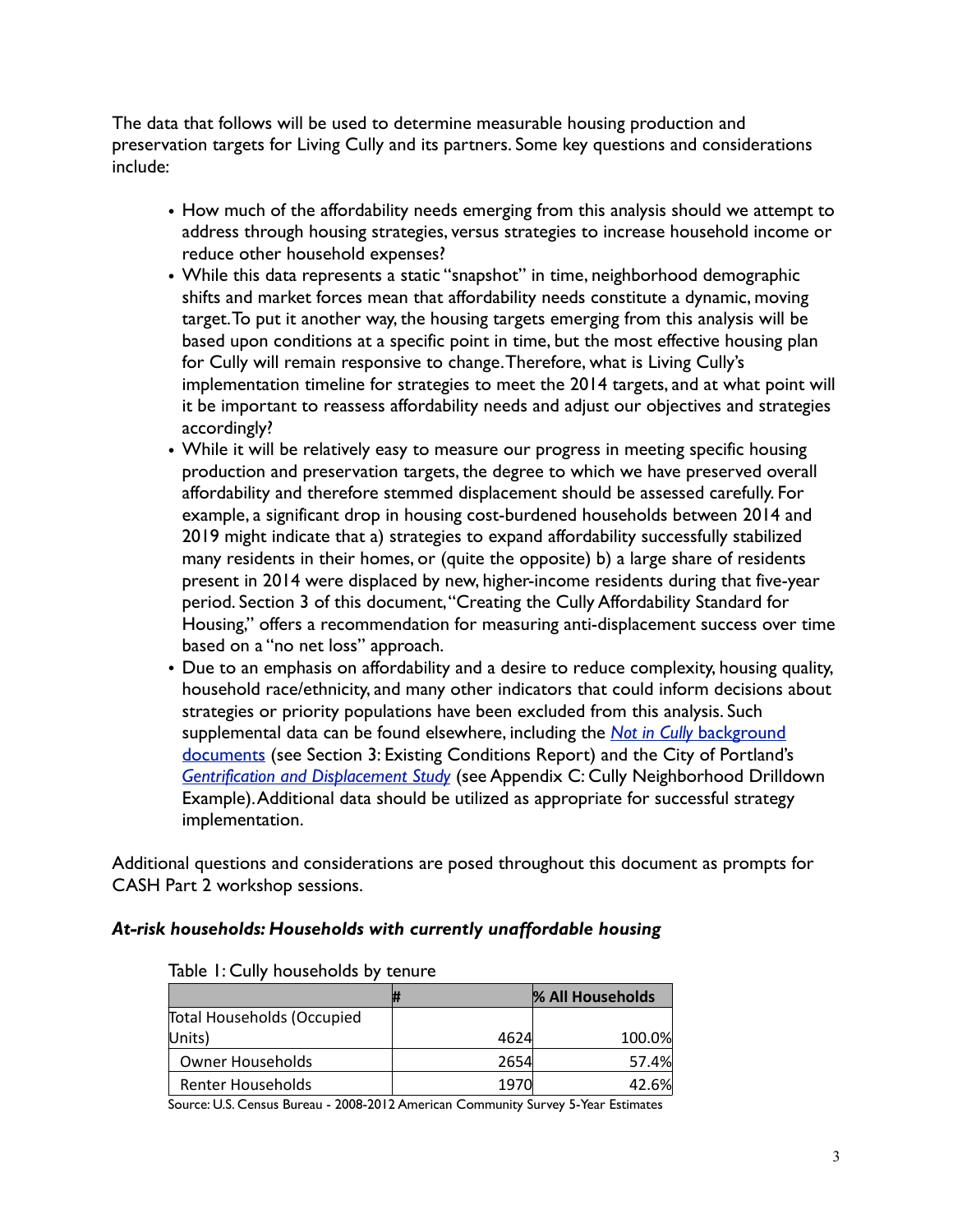Households with currently unaffordable housing as measured by cost burden (paying more than 30% of their gross income towards housing, including utilities) may be renters or owners. We can imagine that many of these households--though not necessarily all--already find it difficult to make their monthly mortgage or rent payments, and are therefore highly sensitive to increases in housing and living costs.

There are an estimated1,068 renter households in Cully earning below 80% of Portland's median family income (MFI) who are currently experiencing housing cost burden. Not surprisingly, the largest share of these households fall in the lowest income category, earning 30% MFI or below (Table 2).

| . <i>.</i>                       |                       |  |  |
|----------------------------------|-----------------------|--|--|
| Renter<br><b>Households with</b> | % All Households      |  |  |
|                                  |                       |  |  |
| 578                              | 12.5%                 |  |  |
| 290                              | 6.3%                  |  |  |
| 200                              | 4.3%                  |  |  |
| 0                                | 0.0%                  |  |  |
| 0                                | 0.0%                  |  |  |
| 1,068                            | 23.1%                 |  |  |
|                                  | <b>Housing Burden</b> |  |  |

Table 2: Cully cost-burdened renter households income

Source: HUD - 2007-2011 Comprehensive Housing Affordability Strategy Data

A housing intervention is not necessarily appropriate for all of these households. Economic and workforce initiatives happening in parallel with housing efforts may alleviate affordability issues for some. Displacement risk may also be low for a portion of these households despite cost burden (e.g., consider an upwardly mobile young professional earning close to 80% MFI, renting slightly above his/her means but having a manageable budget due to low debt and household expenses).

Table 3 adds another layer of information, household type, that can be used to identify specific vulnerabilities within the cost-burdened renter population to narrow in on housing production and preservation targets. For example, elderly households may be unlikely to participate in workforce initiatives aimed at increasing income. Therefore, Living Cully should consider including most, or perhaps all, elderly cost-burdened renter households in its counts.

Household type information may also inform the types and sizes of units needed for affordable housing production strategies.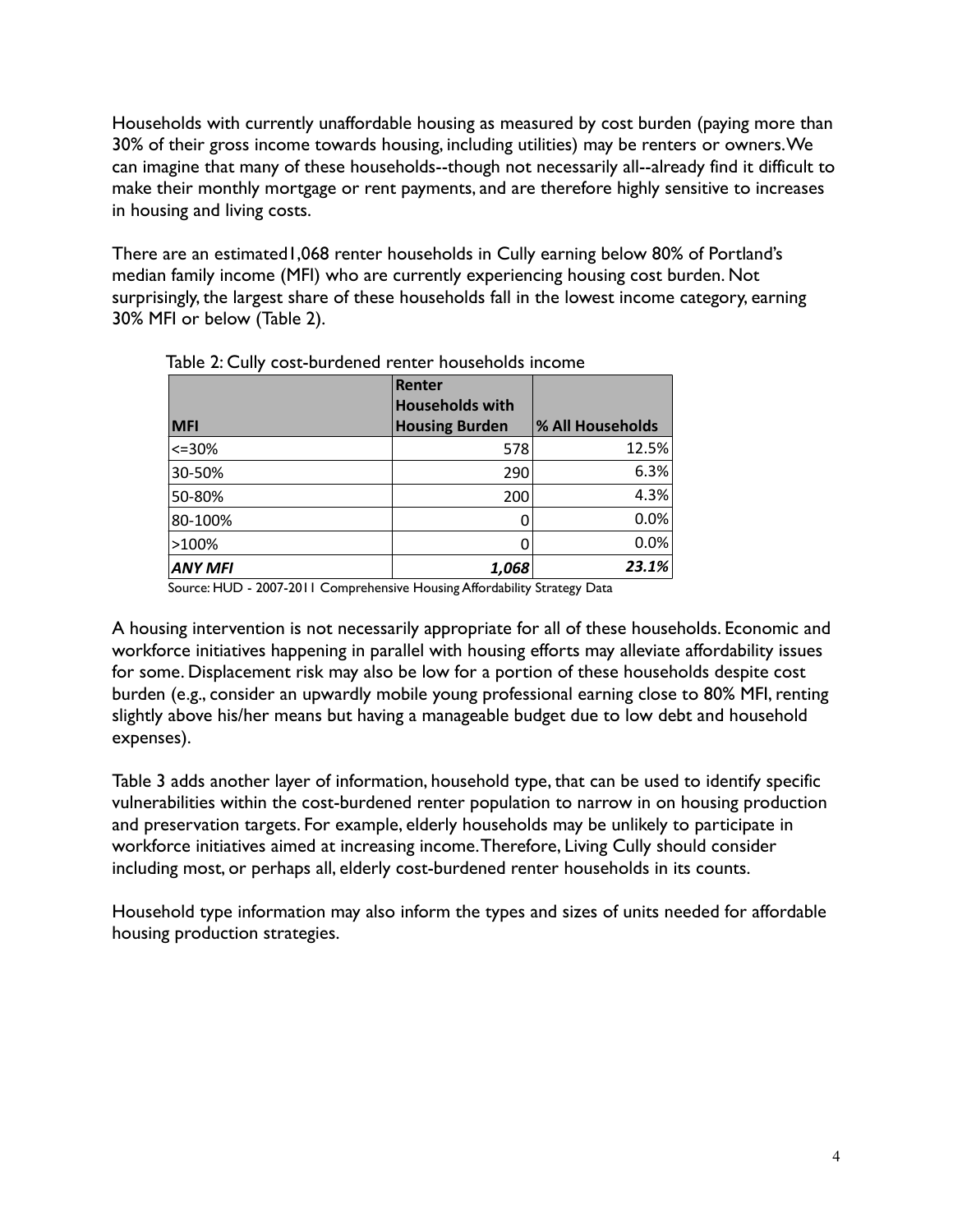|                                                               | Renter<br><b>Households with</b> |                  |
|---------------------------------------------------------------|----------------------------------|------------------|
| <b>MFI/Household Type</b>                                     | <b>Housing Burden</b>            | % All Households |
| $<=$ 30%                                                      | 578                              | 12.5%            |
| Small family (2-4 people)                                     | 170                              | 3.7%             |
| Large family (5 or more people)                               | 110                              | 2.4%             |
| Elderly non-family (1-2 people, at least 1 age 62<br>or over) | 155                              | 3.4%             |
| Elderly family (2 people, at least 1 age 62 or over)          | 15                               | 0.3%             |
| Other (non-family, non-elderly)                               | 128                              | 2.8%             |
| 30-50%                                                        | 290                              | 6.3%             |
| Small family                                                  | 110                              | 2.4%             |
| Large family                                                  | $\Omega$                         | 0.0%             |
| Elderly non-family                                            | 10                               | 0.2%             |
| <b>Elderly family</b>                                         | 0                                | 0.0%             |
| Other                                                         | 170                              | 3.7%             |
| 50-80%                                                        | 200                              | 4.3%             |
| Small family                                                  | 125                              | 2.7%             |
| Large family                                                  | 15                               | 0.3%             |
| Elderly non-family                                            | 0                                | 0.0%             |
| <b>Elderly family</b>                                         | 0                                | 0.0%             |
| Other                                                         | 60                               | 1.3%             |
| 80-100%                                                       | 0                                | 0.0%             |
| >100%                                                         | 0                                | 0.0%             |

Table 3: Cully cost-burdened renter households by income and household type

Source: HUD - 2007-2011 Comprehensive Housing Affordability Strategy Data

Tables 4 and 5 replicate the above analysis for owner households, and identify an estimated 899 owner households in Cully experiencing cost burden. While housing strategies will be different for owners than renters, similar considerations apply when determining target numbers. For example, cost-burdened owner households earning more than 100% MFI may be less susceptible to displacement than households at lower income levels, and might therefore be a lower priority in Living Cully's counts.

|  | Table 4: Cully cost-burdened owner households by income |  |  |  |  |
|--|---------------------------------------------------------|--|--|--|--|
|--|---------------------------------------------------------|--|--|--|--|

|             | <b>Owner Households</b> |                  |
|-------------|-------------------------|------------------|
| <b>MFI</b>  | with Housing Burden     | % All Households |
| $\mid$ <=30 | 180                     | 3.9%             |
| 30-50       | 160                     | 3.5%             |
| 50-80       | 280                     | 6.1%             |
| 80-100      | 170                     | 3.7%             |
| >100        | 289                     | 6.3%             |
| ANY MFI     | 899                     | 19.4%            |

Source: HUD - 2007-2011 Comprehensive Housing Affordability Strategy Data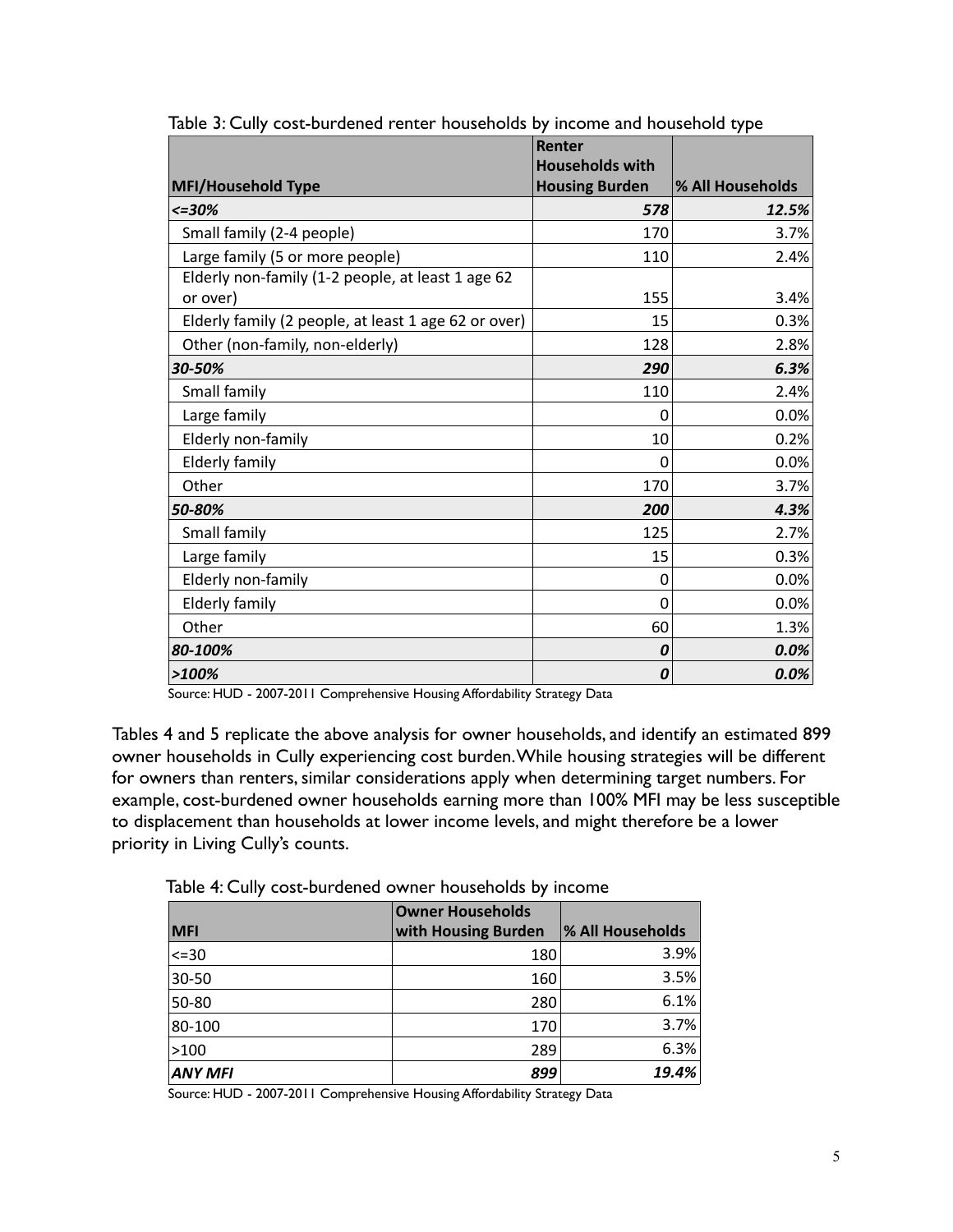|                                                      | Owner<br><b>Households with</b> |                  |
|------------------------------------------------------|---------------------------------|------------------|
| <b>MFI/Household Type</b>                            | <b>Housing Burden</b>           | % All Households |
| $< = 30%$                                            | <i><b>180</b></i>               | 3.9%             |
| Small family (2-4 people)                            | 30                              | 0.6%             |
| Large family (5 or more people)                      | $\Omega$                        | 0.0%             |
| Elderly non-family (1-2 people, at least 1 age 62 or |                                 |                  |
| over)                                                | 110                             | 2.4%             |
| Elderly family (2 people, at least 1 age 62 or over) | 20                              | 0.4%             |
| Other (non-family, non-elderly)                      | 20                              | 0.4%             |
| 30-50%                                               | 160                             | 3.5%             |
| Small family                                         | 35                              | 0.8%             |
| Large family                                         | 50                              | 1.1%             |
| Elderly non-family                                   | 55                              | 1.2%             |
| <b>Elderly family</b>                                | $\mathbf{0}$                    | 0.0%             |
| Other                                                | 20                              | 0.4%             |
| 50-80%                                               | 280                             | 6.1%             |
| Small family                                         | 135                             | 2.9%             |
| Large family                                         | 45                              | 1.0%             |
| Elderly non-family                                   | 10                              | 0.2%             |
| <b>Elderly family</b>                                | 50                              | 1.1%             |
| Other                                                | 40                              | 0.9%             |
| 80-100%                                              | 170                             | 3.7%             |
| Small family                                         | 35                              | 0.8%             |
| Large family                                         | 15                              | 0.3%             |
| Elderly non-family                                   | 80                              | 1.7%             |
| <b>Elderly family</b>                                | $\mathbf 0$                     | 0.0%             |
| Other                                                | 40                              | 0.9%             |
| >100%                                                | 289                             | 6.3%             |
| Small family                                         | 105                             | 2.3%             |
| Large family                                         | 24                              | 0.5%             |
| Elderly non-family                                   | 10                              | 0.2%             |
| <b>Elderly family</b>                                | 25                              | 0.5%             |
| Other                                                | 125                             | 2.7%             |

Table 5: Cully cost-burdened owner households by income and household type

Source: HUD - 2007-2011 Comprehensive Housing Affordability Strategy Data

#### *At-risk households: Households with currently affordable housing that may become unaffordable due to market forces*

Theoretically, any household with currently affordable housing could at some point experience cost burden due to a reduction in income or an increase in housing or utility costs. Therefore, we chose to focus on households that possess a presumably low degree of purchasing power and live in non-subsidized housing, where they are more susceptible to market forces.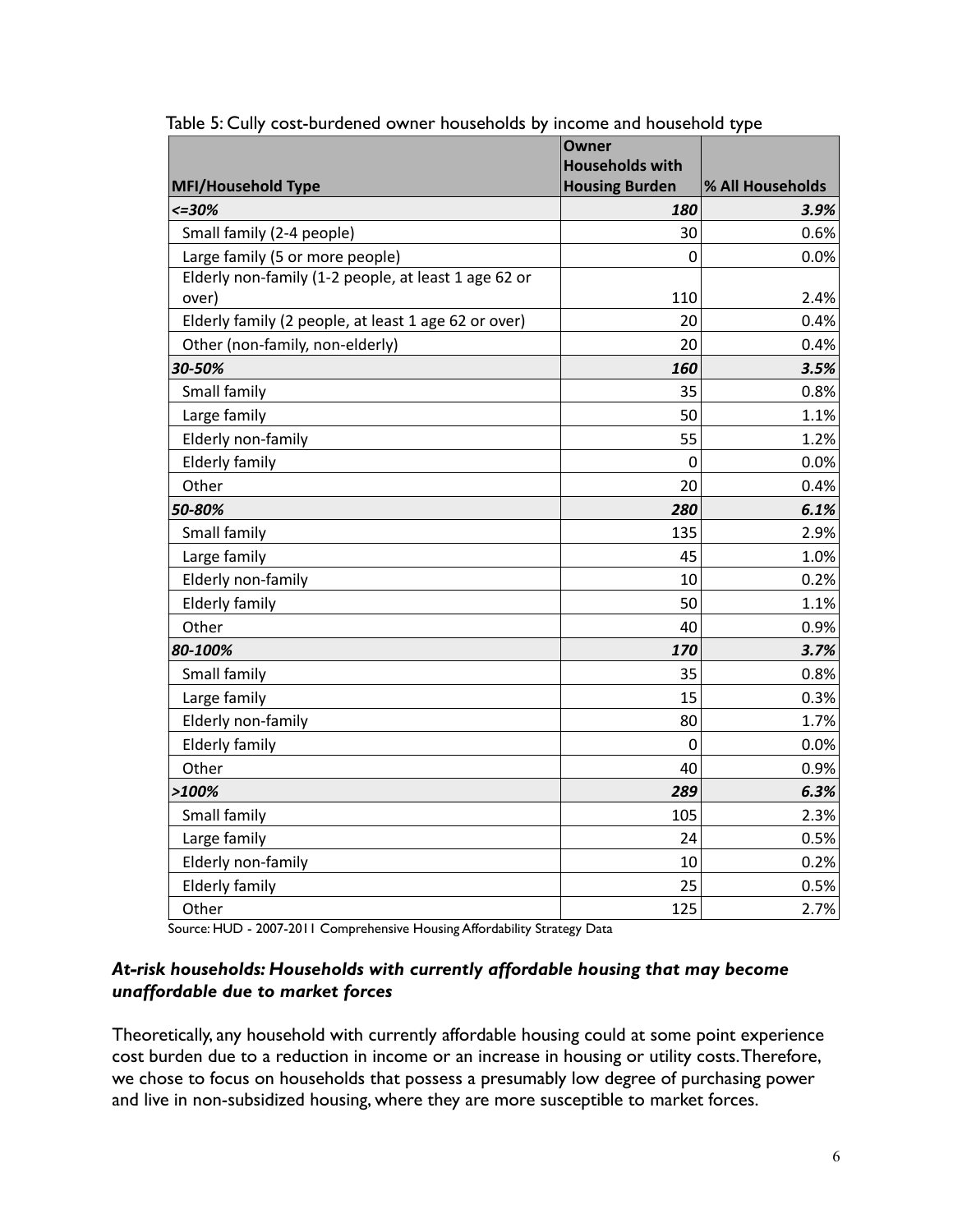Table 6 describes low-income renters (0-80% MFI) who are not experiencing housing affordability issues. Determining which of these households live in unsubsidized versus subsidized rentals is somewhat difficult. According to Metro's 2011 Affordable Housing Inventory, Cully has 624 subsidized, income-restricted rental units--and yet there are only 359 renter households earning 0-80% MFI without cost burden. This disparity could be due to a few factors. First, the data on cost burden is drawn from HUD tabulations of American Community Survey data; all figures estimates with margins of error.

|                      | Renter            |                  |  |
|----------------------|-------------------|------------------|--|
|                      | <b>Households</b> |                  |  |
|                      | without Housing   |                  |  |
| <b>MFI</b>           | <b>Burden</b>     | % All Households |  |
| $<=30$               | 85                | 1.8%             |  |
| 30-50                | 54                | 1.2%             |  |
| 50-80                | 220               | 4.8%             |  |
| <b>UP TO 80% MFI</b> | 359               | 7.8%             |  |

Table 6: Cully renters without cost burden by income level

Source: HUD - 2007-2011 Comprehensive Housing Affordability Strategy Data

Second, households living in an income-restricted unit must be income qualified upon application, but they do not necessarily pay rents less than or equal to 30% of their income, meaning they could simultaneously live in a subsidized unit and experience cost burden. In either case, the data suggests that few low-income households living in market-rate rentals currently have affordable housing costs.

The second group of households in this category reside in mobile homes. Whether they rent or own the dwelling unit, mobile home households are susceptible to displacement because they generally do not own the land on which the units sit. In addition, these households tend to be very low-income and therefore have fewer choices regarding their living situations. Since most live in one of Cully's five mobile home parks, the sale of a park could displace a large number of households at once.

There are an estimated 290 mobile home units in Cully (source: U.S Census Bureau, 2008-2012 American Community Survey). Some portion of these households may already be counted in the above data on cost burden, but are included here due to their heightened displacement risk, regardless of current affordability.

#### **III. Creating the Cully Affordability Standard for Housing**

The central goal of the CASH analysis and subsequent action plan is to preserve choice and stability for current and future low-income residents when we know that the open market will increasingly constrain housing access over time. Practically speaking, this means preserving a supply of housing units that are permanently affordable or otherwise market-shielded, even as the market provides additional unrestricted units or increases the cost of existing units.